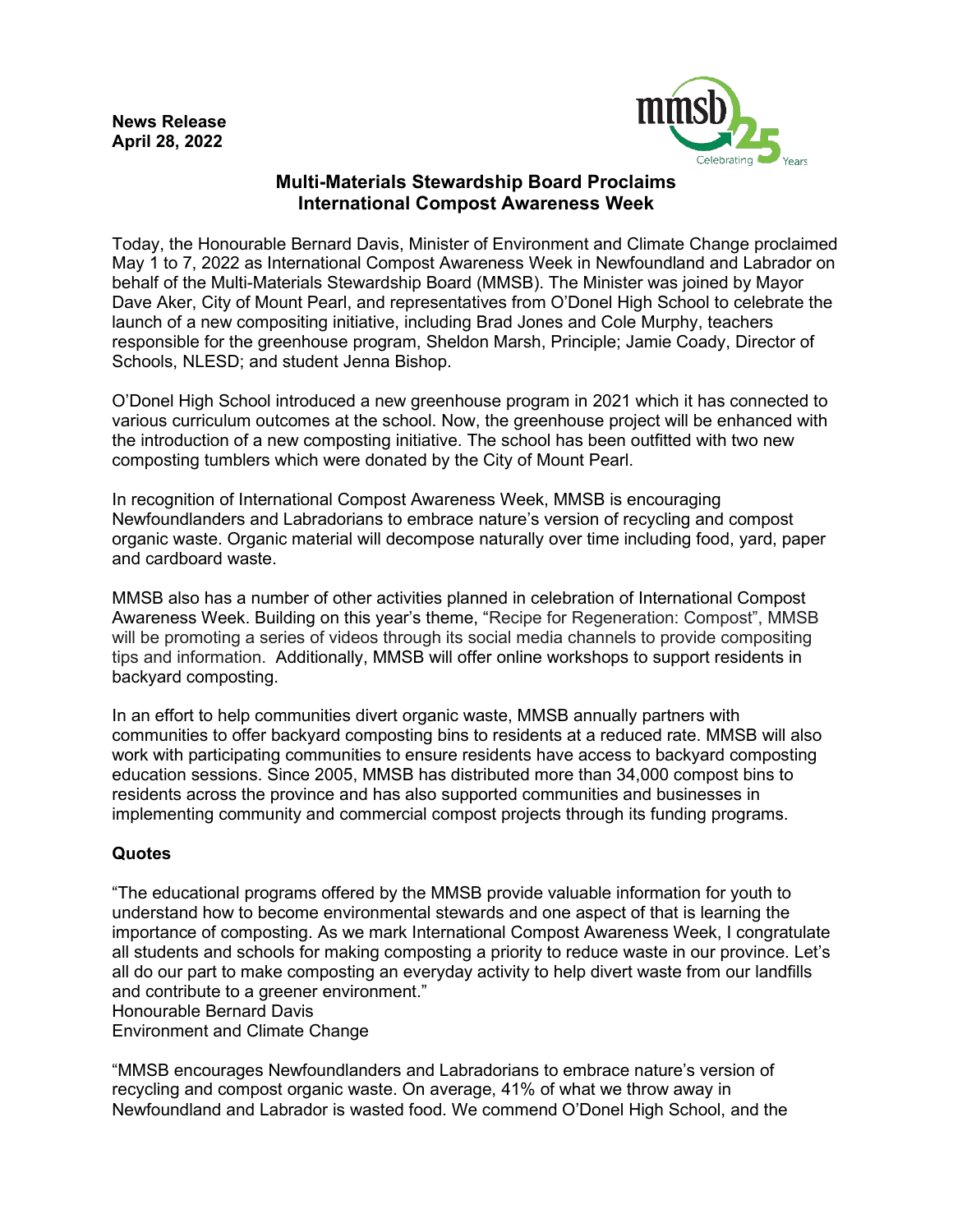various other schools and organizations that are leading the way in expanding on diversion opportunities by embracing compositing. MMSB is proud to support organizations and residents in growing composting activity in the province through funding initiatives and public education." Dermot Flynn

Chair, Multi-Materials Stewardship Board of Directors

"Climate change is a big challenge, and one that we must collectively rise to meet. Municipalities are at the forefront of making proactive changes that support climate action, and Mount Pearl is proud of the leadership role it has in this respect. We continue to invest in greener approaches to how we do daily things, like adding more electric vehicles to our Street Fleet, implementing a tree planting program, and our innovative backyard composting pilot program being reprised again this year due to its early success. We are pleased to be able to support this project at O'Donel for the educational opportunities it creates for the future custodians of our planet."

Dave Aker

Mayor, City of Mount Pearl

"At O'Donel High School our vision is to inspire a community of global citizens and lifelong learners. Having a greenhouse and a composting project gives our students an opportunity to engage in environmental issues, food security and the hard work that is involved in food production. Deep learning projects like this go beyond the traditional frameworks that define education and benefit all learners. Thanks to our partners, these experiences will engage students to take this new knowledge and use it in their own homes, become a little more sustainable in their use of food resources and inspire others as many O'Donel Patriots have done in the past."

Brad Jones

Teacher, O'Donel High School



-30-

(l-r) Sheldon Marsh, Principal; Brad Jones, teacher; Jenna Coady, student; Honourable Bernard Davis, Minister, Environment and Climate Change; Mayor Dave Aker, City of Mount Pearl; Cole Murphy, teacher; and Jamie Coady, Director of Schools, NLESD.